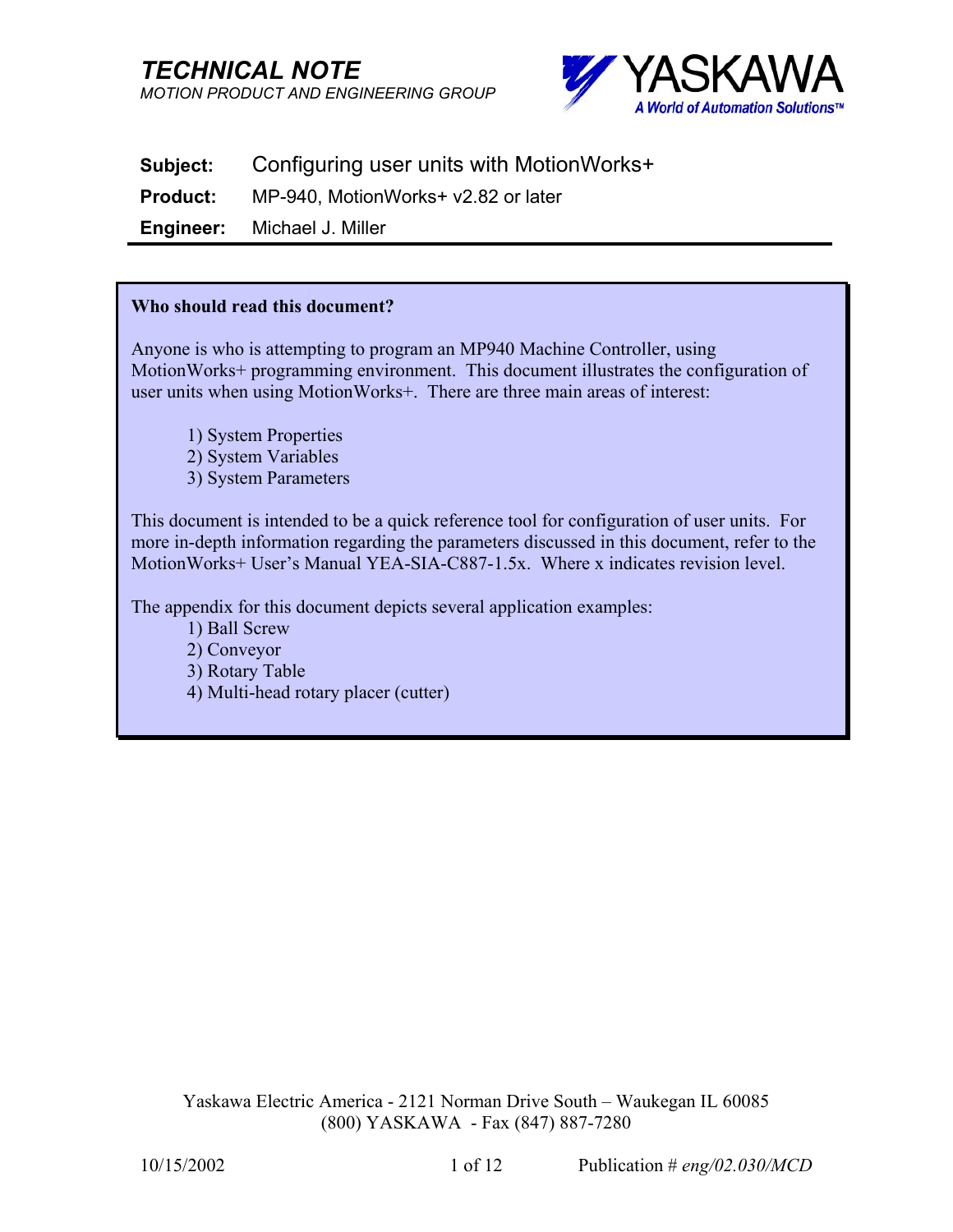

# *System Properties*

Select (from the Configuration folder) System Properties:

| Project - deletememore |  |
|------------------------|--|
| ⊟-@ deletememore.vpc   |  |
| <b>‡⊢ணி Programs</b>   |  |
| 由-- Subroutines        |  |
| <b>E</b> Configuration |  |
| - 国 System Parameters  |  |
| - B System Properties  |  |
| ni⊹©a Data             |  |
| 由 Monitoring           |  |

Click on the MP940 element of the block diagram, and note the elements that appear in the "properties" window.

| <b>System Properties</b> |       | $ Z =  Z $              | <b>Properties - deletememore</b>                  |                | 国                    |
|--------------------------|-------|-------------------------|---------------------------------------------------|----------------|----------------------|
|                          |       |                         | 2 (MP940)                                         |                | $\blacktriangledown$ |
|                          |       | COM1                    | (1D)                                              | $\overline{c}$ |                      |
|                          |       |                         | Label                                             | MP940          |                      |
|                          |       |                         | BatteryTest                                       | Disabled       |                      |
|                          |       |                         | EncoderResolution                                 | 8192           |                      |
|                          |       | COM <sub>2</sub>        | EncoderType                                       | Incremental    |                      |
|                          |       |                         | FeedConstant                                      | 1              |                      |
| SGDH                     | MP940 |                         | Firmware                                          | N/A            |                      |
|                          |       |                         | GearBoxInput                                      | 1              |                      |
|                          |       | Network                 | GearBoxOutput                                     | 1              |                      |
|                          |       |                         | <b>HighScanSetting</b>                            | 1              |                      |
|                          |       |                         | LoadType                                          | Linear         |                      |
|                          |       |                         | LowScanSetting                                    | 20             |                      |
|                          |       | <b>External Encoder</b> | MachineCycle                                      | 1              |                      |
|                          |       |                         | MotorRatedSpeed                                   | 3000           |                      |
|                          |       |                         | <b>UserUnits</b>                                  | inch           |                      |
|                          |       |                         | $2$ (MP940)<br>Properties setting for - 2 (MP940) |                |                      |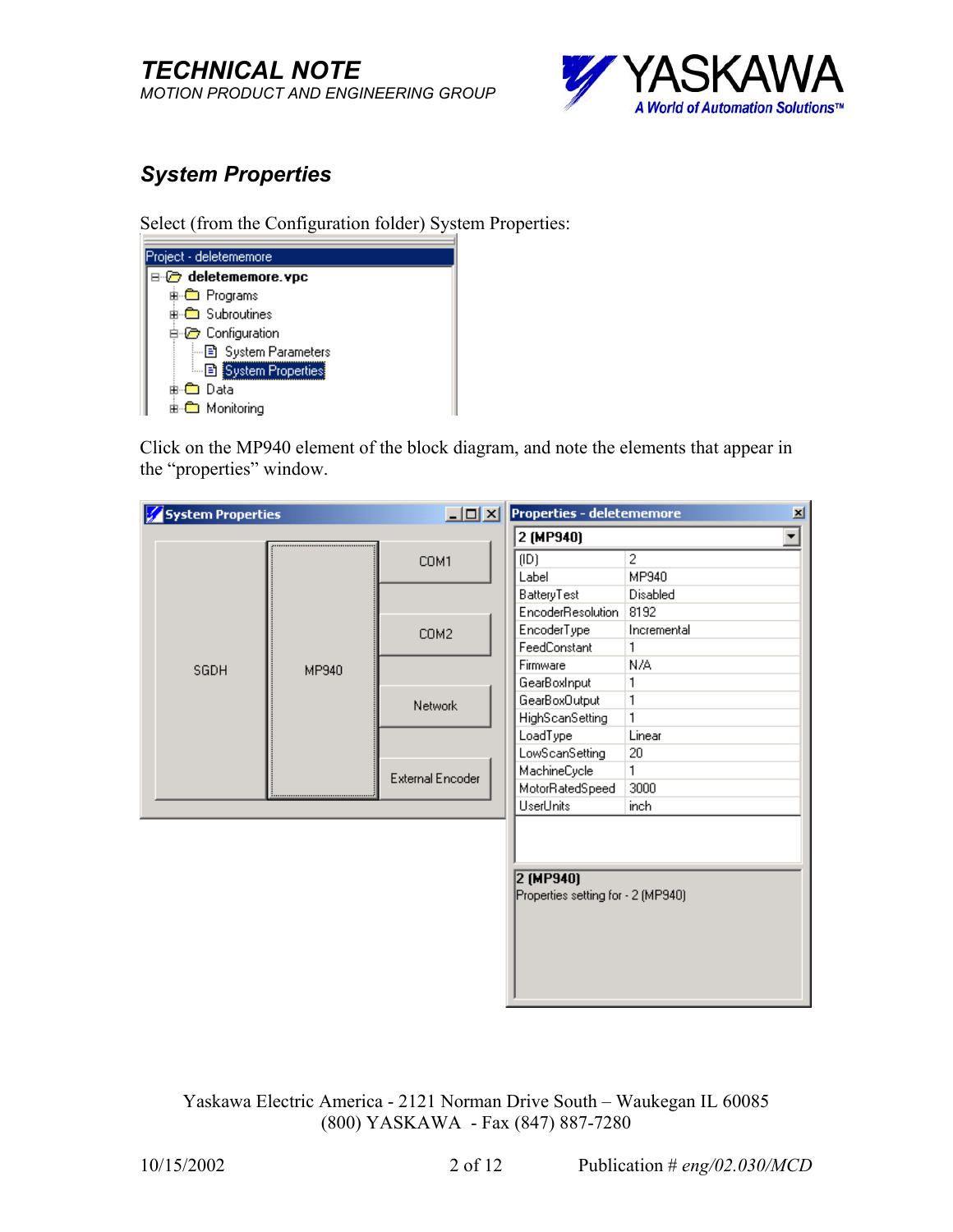

| <b>Encoder Resolution</b> | Post-Quadrature encoder counts per revolution (see              |
|---------------------------|-----------------------------------------------------------------|
|                           | below)                                                          |
| Encoder Type              | Match the motor part number SGMxH-##yzabc                       |
|                           | A: 13-bit Incremental (8192 PPR-Post Quad)                      |
|                           | B: 16-bit Incremental (16384 PPR-Post Quad)                     |
|                           | C: 17-bit Incremental (131072 PPR-Post Quad)                    |
|                           | 1: 16-bit Absolute (16384 PPR-Post Quad)                        |
|                           | 2: 17-bit Absolute (131072 PPR-Post Quad)                       |
|                           | 3: 20-bit Absolute (1048576 PPR-Post Quad)                      |
| Feed Constant             | Number of user units per revolution or cycle of the             |
|                           | machine. This is where the pitch of a ball screw would          |
|                           | be entered if used. Or for example, if the application is a     |
|                           | rotary table with user units of degrees, this would be set      |
|                           | to 360. [There are 360 degrees of motion per revolution         |
|                           | of the output shaft]                                            |
| Gear Box Input            | The number of times the input shaft rotates (motor) for         |
|                           | the number of output shaft revolutions. Multiple drive          |
|                           | train components may be compiled together and their             |
|                           | effective ratio entered here.                                   |
| Gear Box Output           | The number of times the output shaft rotates for the            |
|                           | number of input (motor) shaft revolutions. Multiple             |
|                           | drive train components may be compiled together and             |
|                           | their effective ratio entered here.                             |
| Load Type                 | Linear: Position counts up (or down) forever, until             |
|                           | hardware limitation is reached, then wraps automatically        |
|                           | and continues counting. The long register that contains         |
|                           | position counts up to 2 billion, when $(2^{31})$ is reached the |
|                           | next value will be $(-2^{31})$ . The count will then continue   |
|                           | up through zero and beyond. Extended math functions             |
|                           | are used to keep errors from occurring.                         |
|                           | Rotary: Position is automatically modularized to roll           |
|                           | over at the machine cycle setting. All position related         |
|                           | registers are modularized as well. (E.g. mPositonActual,        |
|                           | and mPositionLatch Main)                                        |
| Machine Cycle             | Only useful when rotary load type is selected. This is the      |
|                           | point where the position automatically wraps over back          |
|                           | to zero. For example a standard rotary table with user          |
|                           | units of degrees, this would be set to 360. [Actual]            |
|                           | position will display between 0 and 360 degrees]. An            |
|                           | example of rotary application where this value is not the       |
|                           | same as Feed Constant is included below.                        |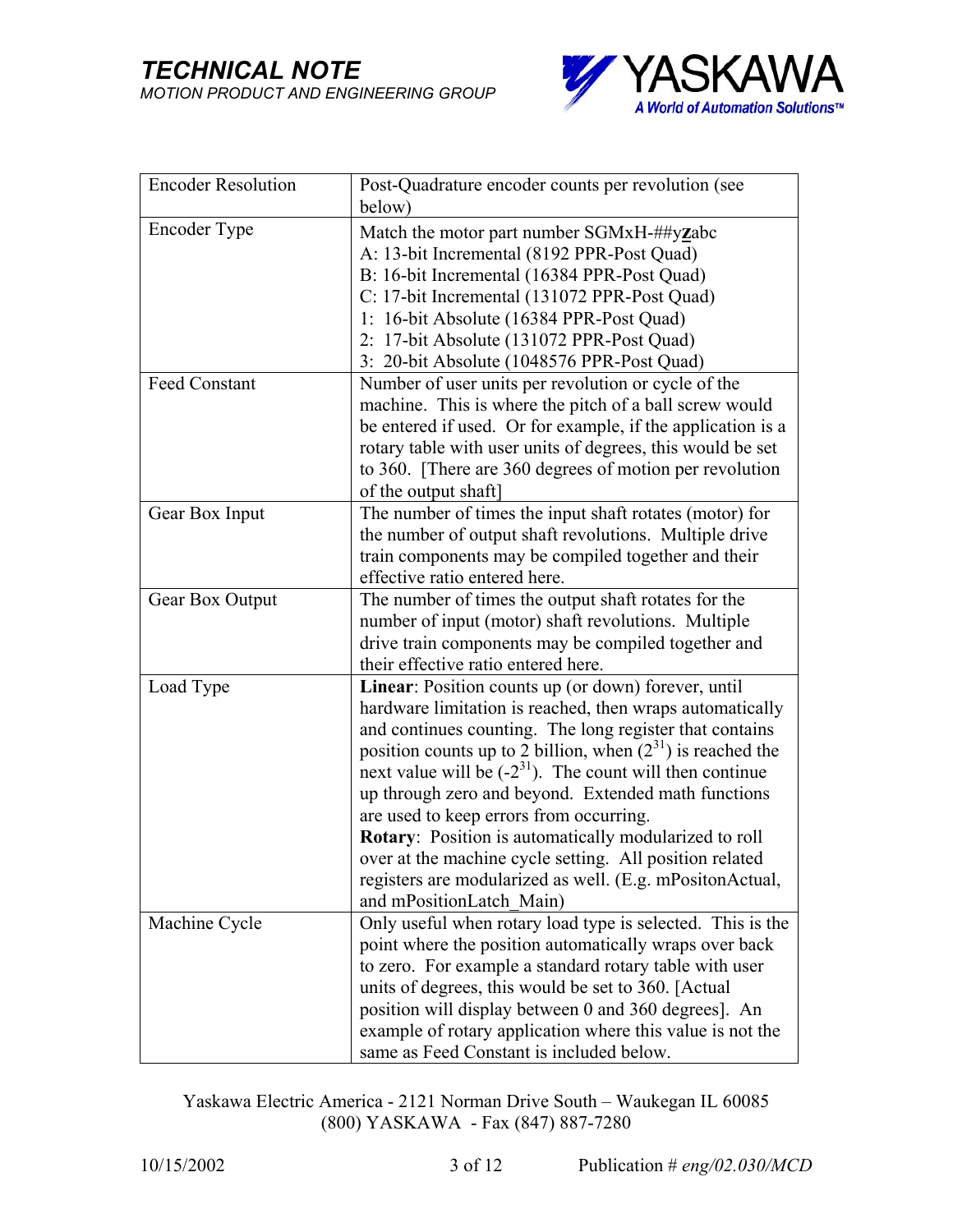

| <b>Motor Rated Speed</b> | This setting should match the motor parameters.           |
|--------------------------|-----------------------------------------------------------|
|                          | $SGMAH - 3000$ RPM                                        |
|                          | $SGMGH - 1500$ RPM*                                       |
|                          | $SGMPH - 3000$ RPM                                        |
|                          | $SGMSH - 3000$ RPM                                        |
|                          | $SGMUH - 6000$ RPM                                        |
|                          | * Note: Some SGMGH are available with 1000 RPM            |
|                          | rated speed.                                              |
| User Units               | Select the user units desired from the drop down or enter |
|                          | a user-defined type.                                      |

When configuring the parameters of the External Encoder, all of the above items have the same meaning, except Encoder Type and Motor Rated Speed. One additional parameter is to be configured, Pulse Type. The choices are Quadrature (Forward or Reverse), or Pulse and Direction (Forward or Reverse).

## *System Variables*

Select (from the Data folder) System Variables:

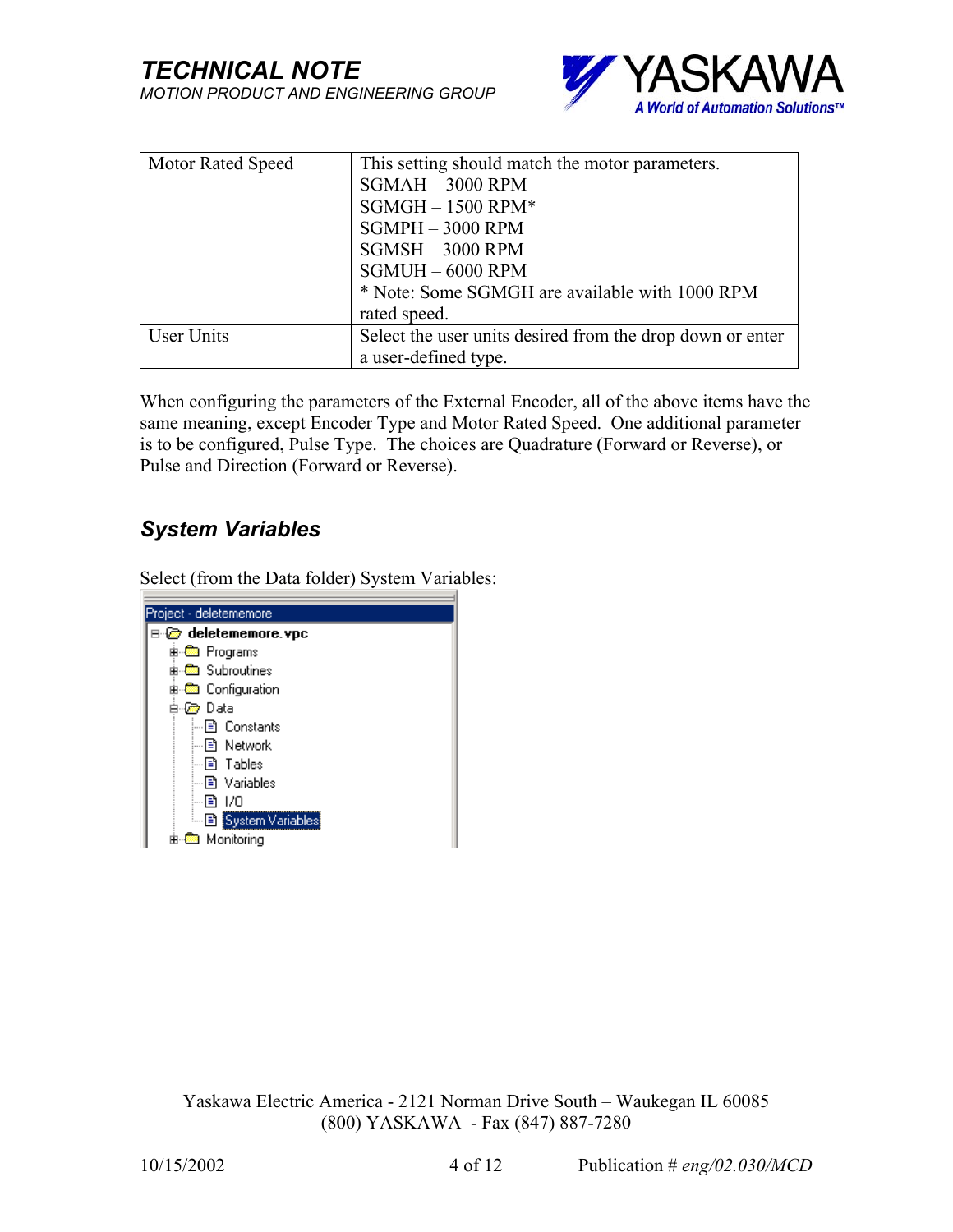

| ⊠<br>System Variables                                                                                        |         |               |            |  |
|--------------------------------------------------------------------------------------------------------------|---------|---------------|------------|--|
| Name                                                                                                         | Value   | Units         | <b>HMI</b> |  |
| sLimit_Speed_Negative                                                                                        | 10000.0 | Inch/sec      |            |  |
| sLimit_Speed_Positive                                                                                        | 10000.0 | Inch/sec      |            |  |
| sLimit_Torque                                                                                                | -28000  | .01%          |            |  |
| sMachineCycle_External                                                                                       | 0.0     | degrees       |            |  |
| sMachineCycle Main                                                                                           | 0.0     | Inch          |            |  |
| sPosition_CompletionWindow                                                                                   | 0.0     | Inch.         |            |  |
| sPosition_Virtual_Counts                                                                                     | f)      | <b>Pulses</b> |            |  |
| sSlaveOffset Mode                                                                                            | n       | Status Biti   |            |  |
| sSpeed_Virtual                                                                                               | 0.0     | degrees/sec   |            |  |
| sTorque_Commanded                                                                                            | n       | .01%          |            |  |
| sLimit. Speed: Negative value is stored at MF32130.<br>Range is from 0 to 3.402823E+38                       |         |               |            |  |
| Get Controller  <br>Save Values<br>Restore All<br>QK<br>Cancel<br>Help<br>To Hard Disk<br>Values<br>Defaults |         |               |            |  |

#### The System Variables pop-up window:

All of the System Variables that are preceded by an "s" are user configurable (settable), These variables may adjusted by one of three methods. 1) Include them somewhere in the program; 2) Modify them by monitoring them on-line; 3) Setting them in the System Variables pop-up screen. If the second or third method is chosen, after changing them on-line they take immediate effect. However, a compile and download is required for the values to be maintained during a power cycle. Consider changing the value while on-line or through the System Variables a temporary change.

The other System Variables are preceded by an "m" and they are not settable, they can only be monitored. They can be used within a program, be monitored on-line, or viewed by opening the System Variables.

| sLimit Speed Negative | The maximum speed limit that the axis may travel in<br>the reverse (negative) direction in user units. The<br>default of 10000-user units/sec may not be appropriate<br>for the application. For example, a rotary table with a<br>feed constant and machine cycle of 360 degrees,<br>assuming a SGMPH motor has the capability of |
|-----------------------|------------------------------------------------------------------------------------------------------------------------------------------------------------------------------------------------------------------------------------------------------------------------------------------------------------------------------------|
|                       | traveling at 30000 degrees/sec.                                                                                                                                                                                                                                                                                                    |
| sLimit Speed Positive | The maximum speed limit that the axis may travel in<br>the forward (positive) direction in user units.                                                                                                                                                                                                                             |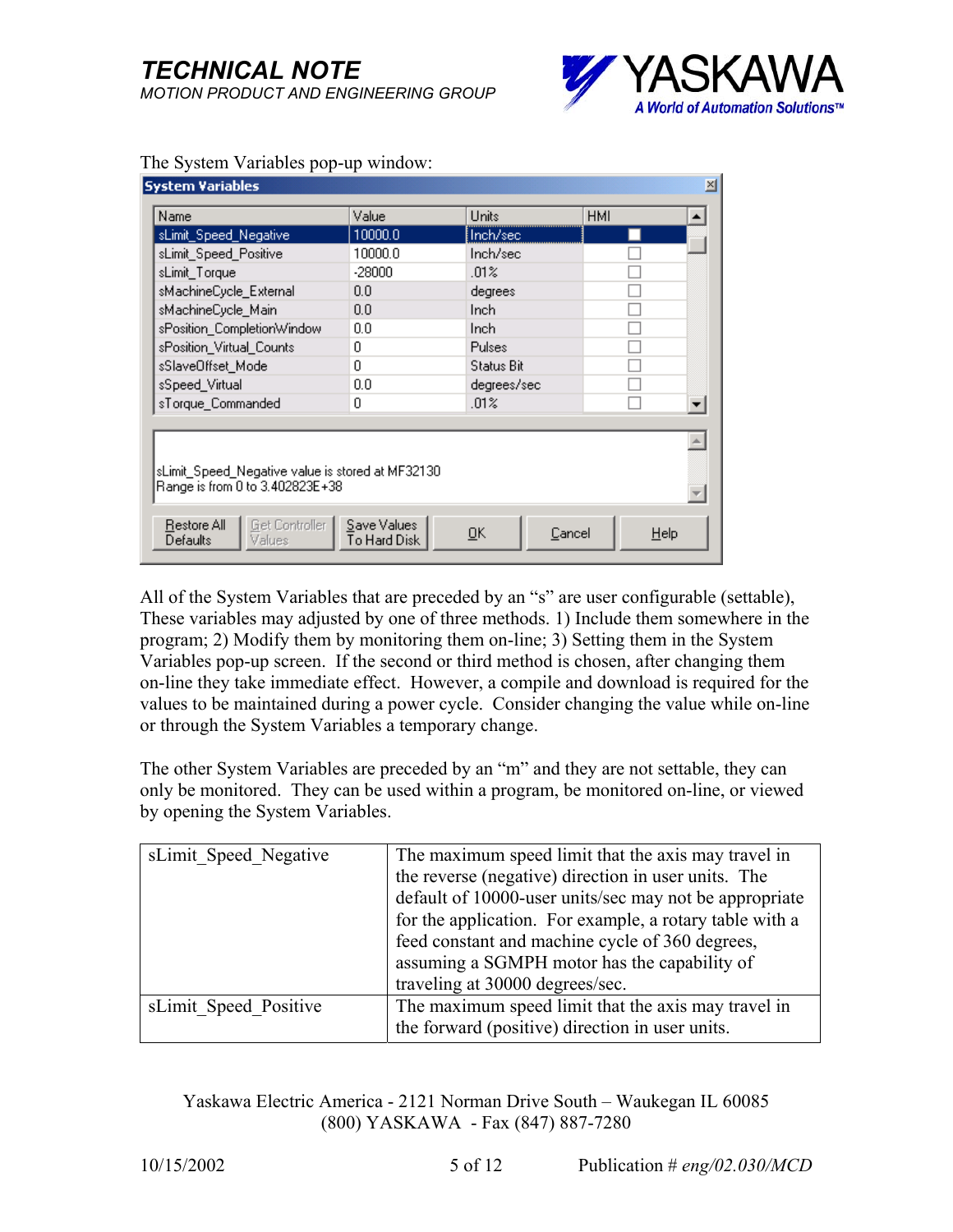

| sLimit Torque              | The maximum amount of torque that may be applied in       |
|----------------------------|-----------------------------------------------------------|
|                            |                                                           |
|                            | 0.01% of rated torque. Applies in both directions and     |
|                            | should be entered as a negative value. For example, a     |
|                            | value of $-28000$ equates to 280.00% torque limit.        |
|                            | Applicable value varies for each application, but it is   |
|                            | limited by the capabilities of the motor. To determine    |
|                            | the maximum possible value, divide the Instantaneous      |
|                            | Peak Torque by the Rated Torque found in the Sigma        |
|                            | II User's Manual or Product Selection Guide. Entering     |
|                            | a value larger than the system capability will cause the  |
|                            | system to generate an A9F error.                          |
| sPosition CompletionWindow | This is the tolerance for the system to indicate that the |
|                            | positioning movement is complete. It is set in user       |
|                            | units. If left at the default of zero, the position       |
|                            | achieved must be exactly requested. In an untuned         |
|                            | system, this may result in widely varying positioning     |
|                            | times.                                                    |

### *System Parameters*

Select (from the Configuration folder) System Parameters:

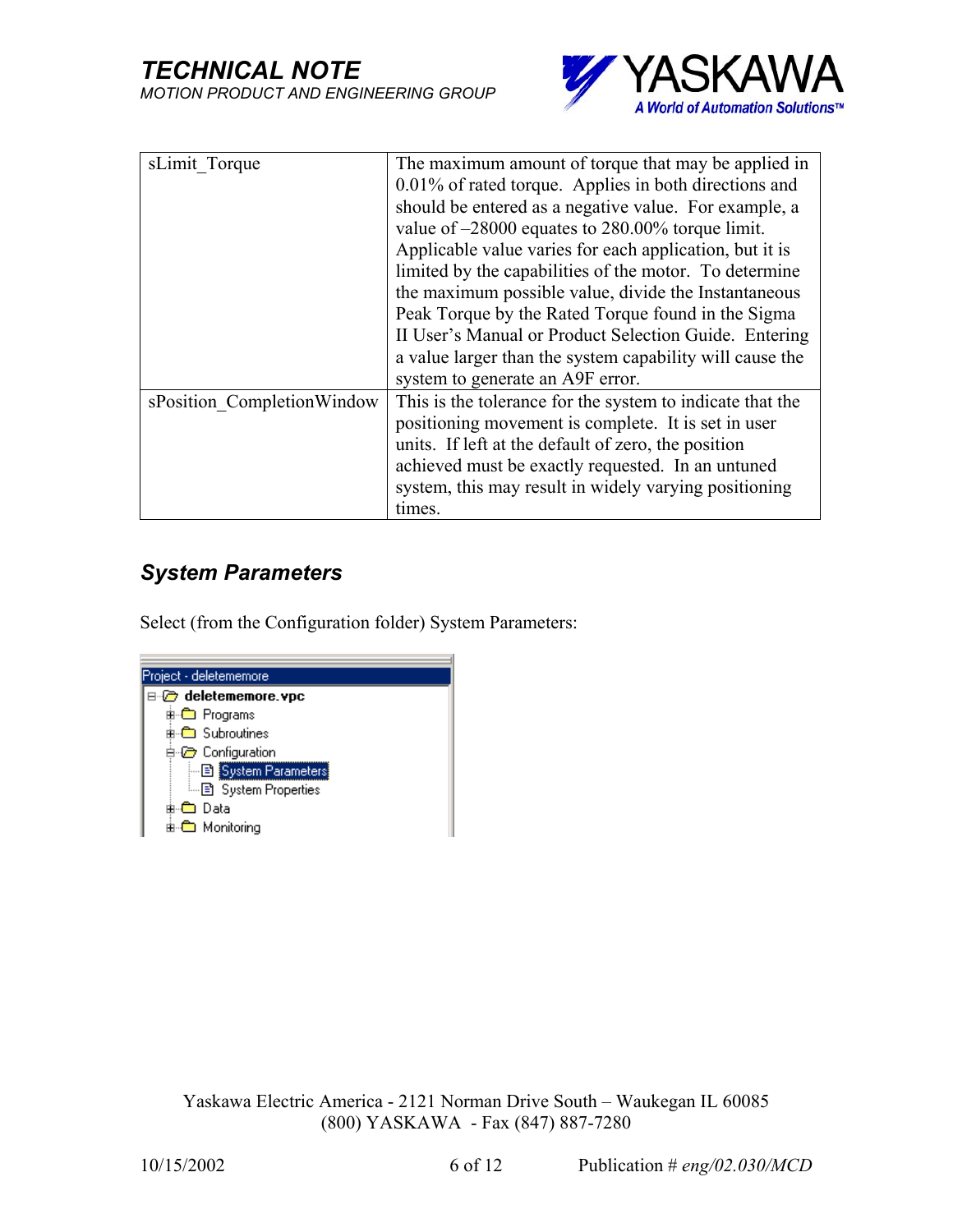

| <b>System Parameters</b>                                                                            |         |                           | $\times$ |
|-----------------------------------------------------------------------------------------------------|---------|---------------------------|----------|
| Name                                                                                                | Value   | Units                     |          |
| pGain_FeedForward                                                                                   | 0       | $\boldsymbol{\mathsf{z}}$ |          |
| pGain_Integral_Pcontrol                                                                             | 0       | msec                      |          |
| pGain_PositionLoop                                                                                  | 400     | $0.1/\text{sec}$          |          |
| pLimit_Integration                                                                                  | 32767   | mSec                      |          |
| pLimit_PositioningError                                                                             | 0.0     | Inch.                     |          |
| pLimit_Speed                                                                                        | 10000.0 | Inch/sec                  |          |
| pGain_FeedForward value is stored at OWC011<br>Range is from 0 to 200                               |         |                           |          |
| Get Controller<br>Restore All<br>Save Values<br>Help<br>Close<br>To Hard Disk<br>Defaults<br>Values |         |                           |          |

#### The System Parameters pop-up window:

All of the System Parameters are preceded by a " $p$ ". They are user configurable parameters. The parameters may be adjusted by one of three methods. 1) Include them somewhere in the program; 2) Modify them by monitoring them online; 3) Set them in the System Parameters pop-up screen. If the second or third method is chosen after changing them on-line, they take immediate effect. However, a compile and download is required for the values to be maintained during a power cycle. Consider changing the value while online or through the System Parameters, a temporary change

| pGain FeedForward       | Position loop feed forward gain. $(\%)$                        |
|-------------------------|----------------------------------------------------------------|
| pGain Integral Pcontrol | Position loop integration time constant. (msec) Default of     |
|                         | zero disables the integral component of position loop.         |
|                         | Modification usually only required for very high               |
|                         | performance applications. This gain is time based, so a        |
|                         | higher number will result in a lower effective gain.           |
| pgain PositionLoop      | Position loop gain. (0.1 Hz) Typically a good starting         |
|                         | point for this gain is $=$ to the value of the Speed Loop gain |
|                         | $(* 10)$ in the SGDH (PN100). Be careful with regard to        |
|                         | units. The SGDH parameter is set in Hz, the gain. The          |
|                         | MP940 is set in 0.1 Hz. Setting this value any higher than     |
|                         | the value of PN100 will result in instability.                 |
| pLimit Integration      | Position loop integration limit. (msec) This parameter         |
|                         | limits the amount of integration "wind-up" that can take       |
|                         | place in the integration component of the Position loop.       |
|                         | Default of 32767 allows maximum "wind-up."                     |
|                         | Modification usually only required for very high               |
|                         | performance applications.                                      |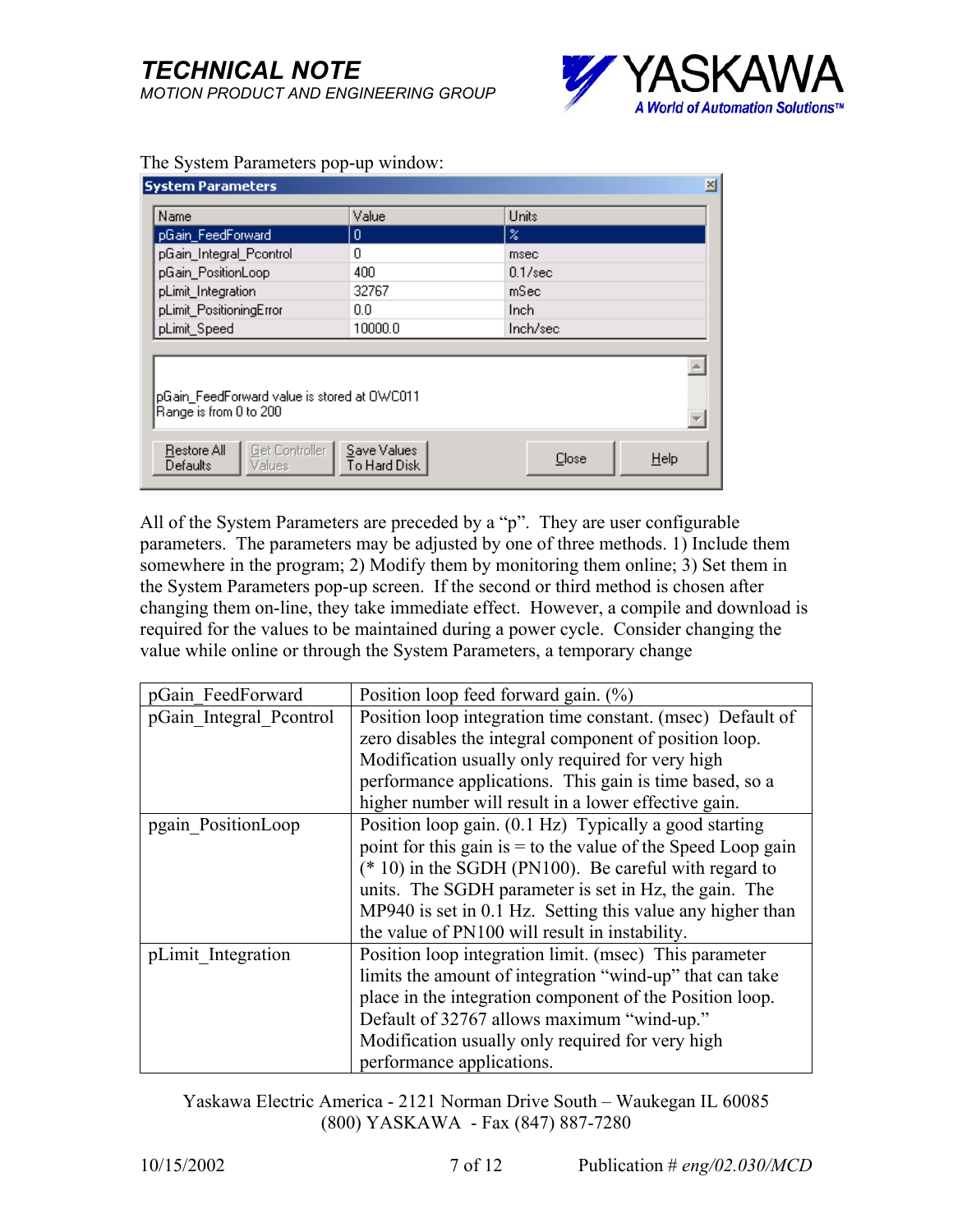

| plimit PositioningError | Position loop following error limit. (user units) Leaving    |
|-------------------------|--------------------------------------------------------------|
|                         | the value at the default (zero) tells the system to ignore   |
|                         | following error. Even though the variable is set in user     |
|                         | units, the system converts the value to pulses. Therefore,   |
|                         | when the value is read back from the controller it may be    |
|                         | slightly different that the value that was set. Furthermore, |
|                         | the current version of MotionWorks+ (2.82) only allows       |
|                         | for a maximum of 65535 pulses of following error.            |
| pLimit Speed            | Speed limit while in Torque mode. (user units/sec) Using     |
|                         | the "Torque" block automatically sets this user parameter.   |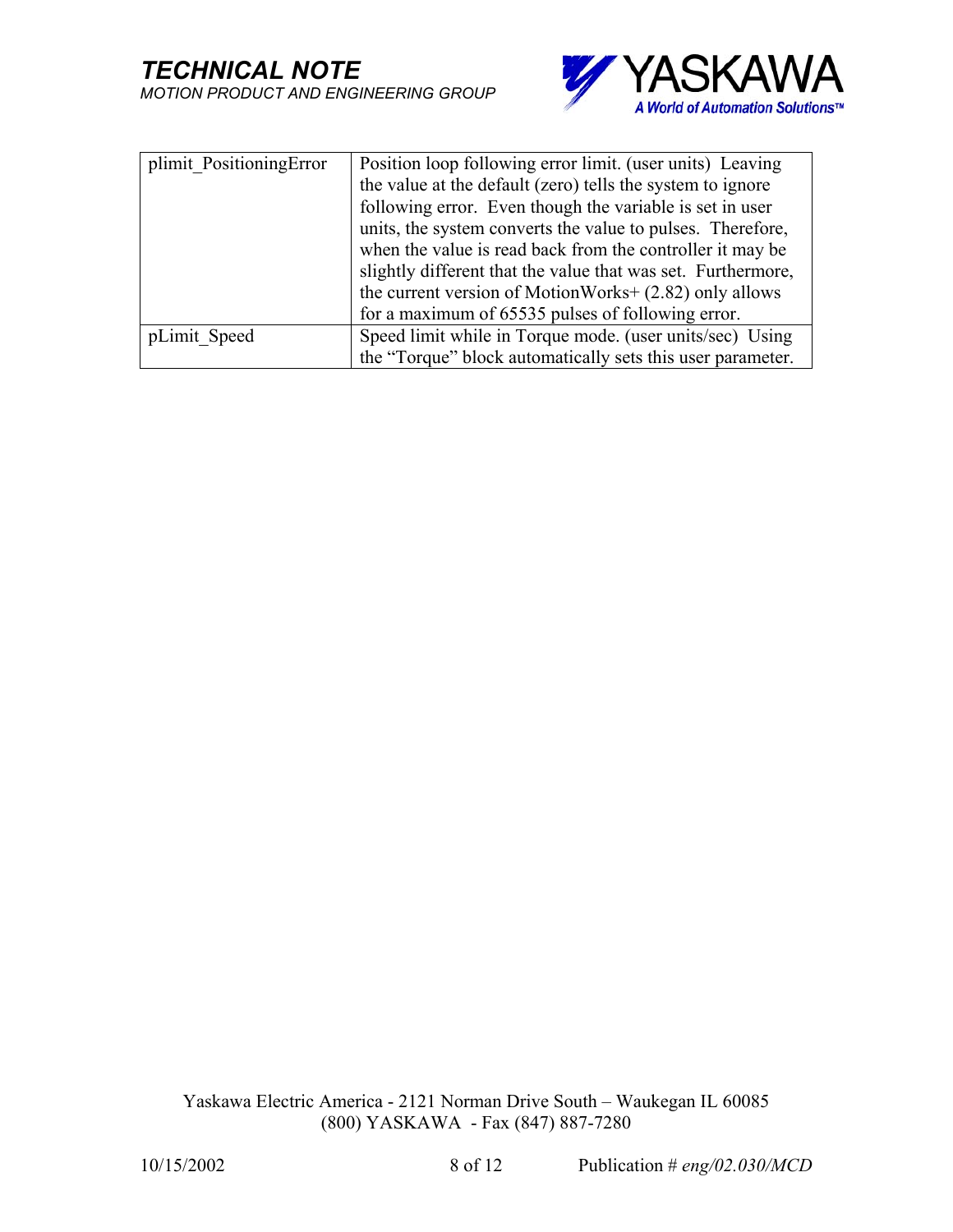### *TECHNICAL NOTE MOTION PRODUCT AND ENGINEERING GROUP*





### *Application # 1 Ball Screw:*

Pitch of Ball Screw: 10 mm/rev In Position tolerance: .1 mm Following error limit: 1 mm Gearbox ratio: 5:1 Pulley diameters: 50 mm, 100 mm Servomotor: SGMGH-05D2A6C

| <b>System Properties</b> |                                        |                                                           |  |  |
|--------------------------|----------------------------------------|-----------------------------------------------------------|--|--|
| EncoderResolution        |                                        | 131072 (determined by motor part number)                  |  |  |
| EncoderType              |                                        | Absolute (determined by motor part number)                |  |  |
| FeedConstant             |                                        | 10 (pitch of ball screw)                                  |  |  |
| GearBoxInput             | 10                                     | 5:1 of gearbox and 100:50 (2:1) belt pulley ratio, yields |  |  |
| GearBoxOutput            |                                        | this result                                               |  |  |
| LoadType                 | Linear                                 |                                                           |  |  |
| MachineCycle             |                                        |                                                           |  |  |
| MotorRatedSpeed          | 1500 (determined by motor part number) |                                                           |  |  |
| <b>UserUnits</b>         | mm (customer supplied data)            |                                                           |  |  |

| <b>System Variables</b>    |                                                     |  |
|----------------------------|-----------------------------------------------------|--|
| sLimit Speed Negative      | 50 mm/sec (theoretical max. based on top motor rpm) |  |
| sLimit Speed Positive      | 50 mm/sec (theoretical max. based on top motor rpm) |  |
| sPosition CompletionWindow | $\vert$ 0.1 mm (customer supplied data)             |  |
| sLimit Torque              | $-31400$ (314% based on motor data)                 |  |

| <b>System Parameters</b> |                                                                        |  |
|--------------------------|------------------------------------------------------------------------|--|
|                          | $\vert$ plimit Positioning Error $\vert$ 1 mm (customer supplied data) |  |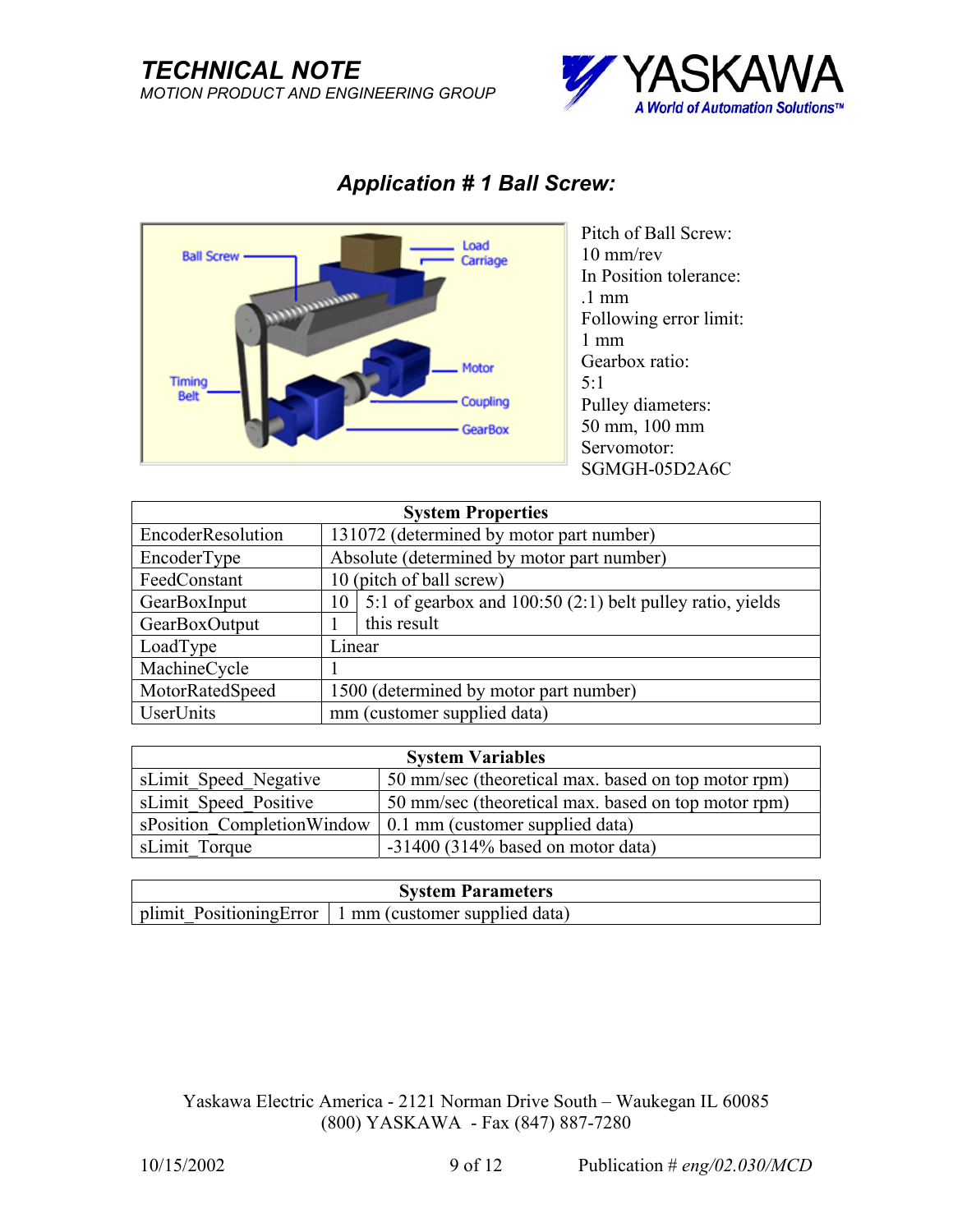

# *Application # 2 Conveyor:*



Gearbox ratio:  $10:1$ Head pulley diameter:  $5$ " In position limit:  $.5$ " Following error limit:  $2.5$ " Servomotor: SGMGH-1AACA61

| <b>System Properties</b> |                                               |  |
|--------------------------|-----------------------------------------------|--|
| EncoderResolution        | 131072 (determined by motor part number)      |  |
| EncoderType              | Incremental (determined by motor part number) |  |
| FeedConstant             | 31.41593 (circumference of head pulley)       |  |
| GearBoxInput             | 10:1 gearbox (customer supplied data)<br>10   |  |
| GearBoxOutput            |                                               |  |
| LoadType                 | Linear                                        |  |
| MachineCycle             |                                               |  |
| MotorRatedSpeed          | 1500 (determined by motor part number)        |  |
| <b>UserUnits</b>         | Inch (customer supplied data)                 |  |

| <b>System Variables</b> |                                                                        |  |
|-------------------------|------------------------------------------------------------------------|--|
| sLimit Speed Negative   | 104.7 in/sec (theoretical max. based on top motor rpm)                 |  |
| sLimit Speed Positive   | 104.7 in/sec (theoretical max. based on top motor rpm)                 |  |
|                         | s Position Completion Window $\vert$ 0.5 inch (customer supplied data) |  |
| sLimit Torque           | $-25000$ (250% based on motor data)                                    |  |

| <b>System Parameters</b> |                                                                            |  |
|--------------------------|----------------------------------------------------------------------------|--|
|                          | $\vert$ plimit Positioning Error $\vert$ 2.5 inch (customer supplied data) |  |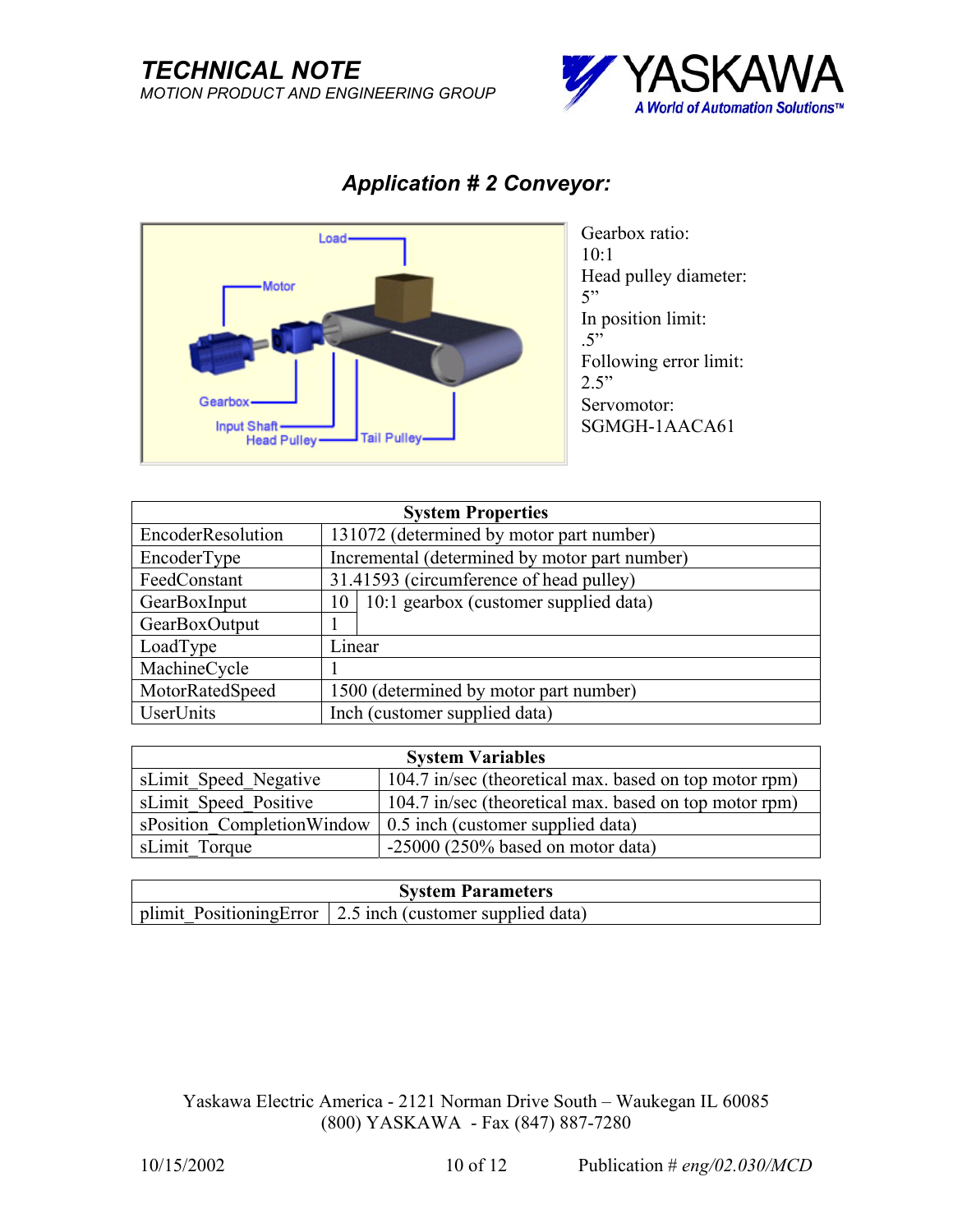### *TECHNICAL NOTE MOTION PRODUCT AND ENGINEERING GROUP*



## *Application #3 Rotary Table:*



Gearbox ratio: 50:1 In position limit: .5 degrees Following error limit: 5 degrees Servomotor: SGMPH-15A1E4CD

| <b>System Properties</b> |        |                                                 |  |
|--------------------------|--------|-------------------------------------------------|--|
| EncoderResolution        |        | 65536 (determined by motor part number)         |  |
| EncoderType              |        | Absolute (determined by motor part number)      |  |
| FeedConstant             |        | 360 (rotary table)                              |  |
| GearBoxInput             |        | 50   50:1 gearbox (customer supplied data)      |  |
| GearBoxOutput            |        |                                                 |  |
| LoadType                 | Rotary |                                                 |  |
| MachineCycle             |        | 360 (position display rolls over at this point) |  |
| MotorRatedSpeed          |        | 3000 (determined by motor part number)          |  |
| UserUnits                |        | Degrees (customer supplied data)                |  |

| <b>System Variables</b>    |                                                       |  |
|----------------------------|-------------------------------------------------------|--|
| sLimit Speed Negative      | 600 deg/sec (theoretical max. based on top motor rpm) |  |
| sLimit Speed Positive      | 600 deg/sec (theoretical max. based on top motor rpm) |  |
| sPosition CompletionWindow | 0.5 degrees (customer supplied data)                  |  |
| sLimit Torque              | $-30000$ (300% based on motor data)                   |  |

| <b>System Parameters</b> |                                                                             |  |
|--------------------------|-----------------------------------------------------------------------------|--|
|                          | $\vert$ plimit Positioning Error $\vert$ 5 degrees (customer supplied data) |  |